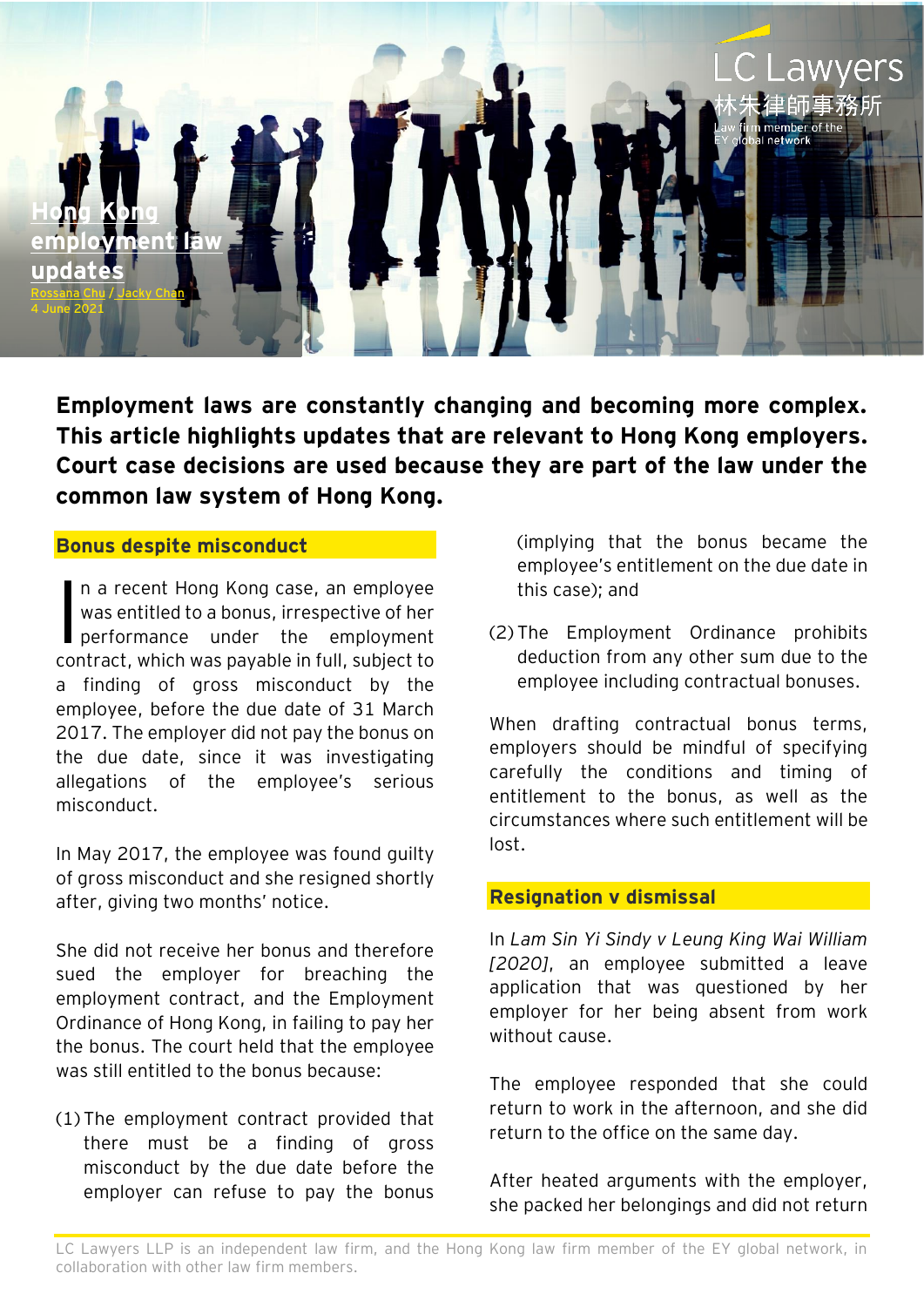to work thereafter. The employer took the above-mentioned actions as her resignation and deducted from her wages an amount equivalent to seven days' payment in lieu of notice.

The employee made a claim against the employer for underpayment. The court found that the employee was in fact dismissed because:

- (1) The employee's words and conduct could not be properly and reasonably construed by the employer as her resignation, and were ambiguous in all the circumstances; and
- (2) She was effectively dismissed when the employer required her to leave.

Employers should note that hostile exchanges with an employee in the heat of the moment may give rise to doubts. In any event, employers should carefully and seriously consider if resignation was in fact intended by the employee. The legal consequences in a dismissal are very different from those in a resignation.

### **Maternity, paternity leave**

The following amendments to the Employment Ordinance came into effect on 11 December 2020:

- (1) The statutory maternity leave entitlement increased from 10 weeks to 14 weeks;
- (2) The total additional maternity leave pay for the additional four-week period is now subject to a cap of HK\$80,000 (US\$10,300);
- (3) An employee who suffers a miscarriage at or after 24 weeks of pregnancy will be entitled to maternity leave (as opposed to 28 weeks of pregnancy before the amendment);
- (4) A pregnant employee will be able to claim sickness allowance if she produces a certificate of attendance (as opposed to a medical certificate) issued by a registered medical practitioner, a registered nurse or a registered midwife (as opposed to just a registered medical practitioner), who conducts the medical examination in relation to her pregnancy; and
- (5) Statutory paternity leave has been extended from within 10 weeks after the birth of a child to within 14 weeks.

## **Harassment protection**

The Laws of Hong Kong were amended on 19 June 2020 to enhance protection in the following aspects:

- (1) Protection from sexual, racial and disability harassment in common workplaces is extended to workplace participants who have no employment relationships (i.e., interns and volunteers), and obligations not to harass others in the workplaces are imposed on such workplace participants under the Sex Discrimination Ordinance, the Disability Discrimination Ordinance and the Race Discrimination Ordinance of Hong Kong;
- (2) Employers will be held vicariously liable for acts of harassment committed by a workplace participant unless practicable steps have been taken to prevent workplace participants from committing those acts;
- (3) Protection against racial discrimination and harassment are extended to associates of the individual (i.e., the spouse or domestic partner) and the definitions of race and racial groups have been widened to include the imputation of a race or racial group to a person, under the Race Discrimination Ordinance; and

LC Lawyers LLP is an independent law firm, and the Hong Kong law firm member of the EY global network, in collaboration with other law firm members.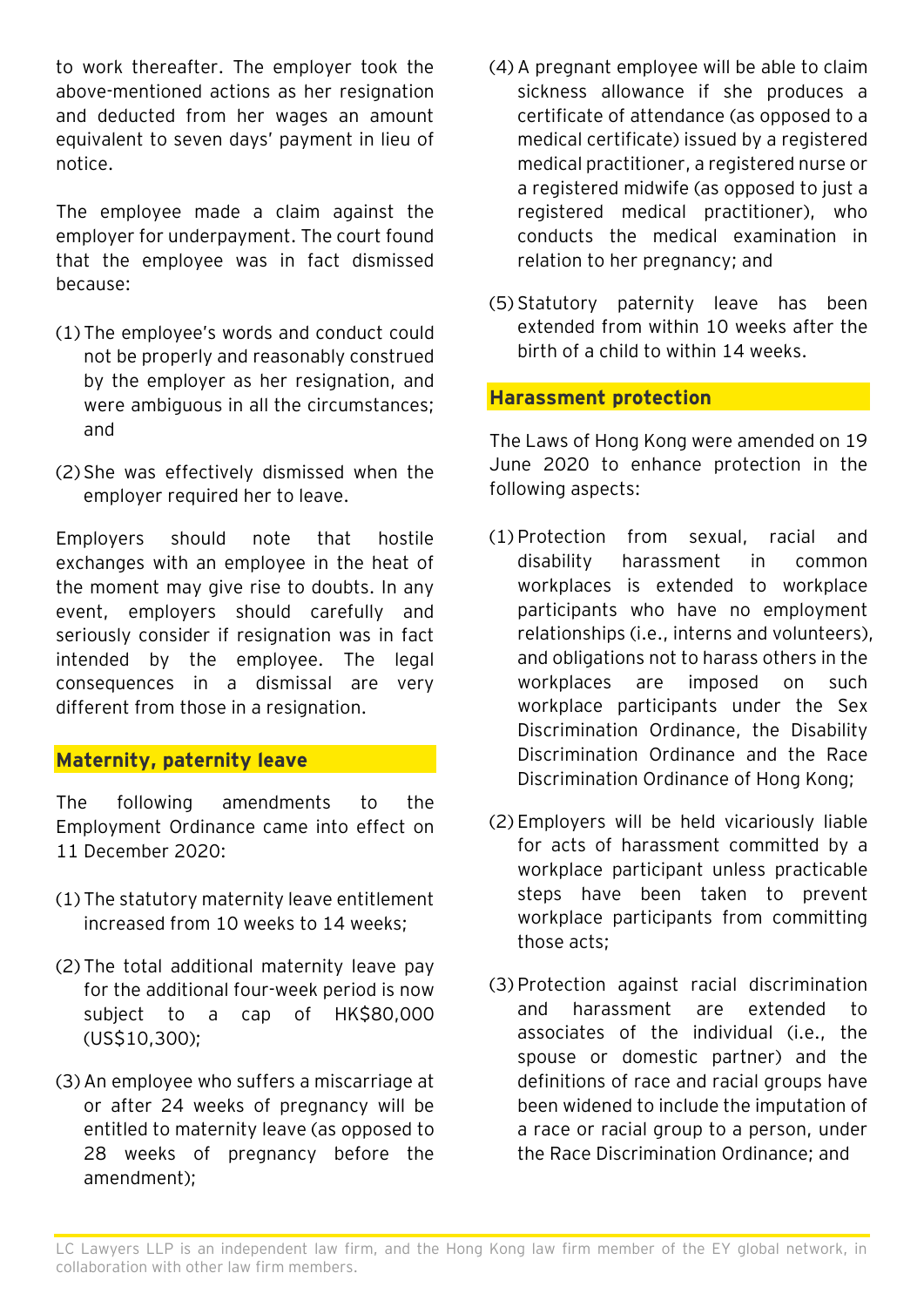(4) It will be unlawful to directly or indirectly discriminate against breastfeeding women in key sectors including employment under the Sex Discrimination Ordinance. These provisions will come into force from 19 June 2021.

Employers should review and update their existing employment contracts and policies to ensure they are always in compliance with the law.